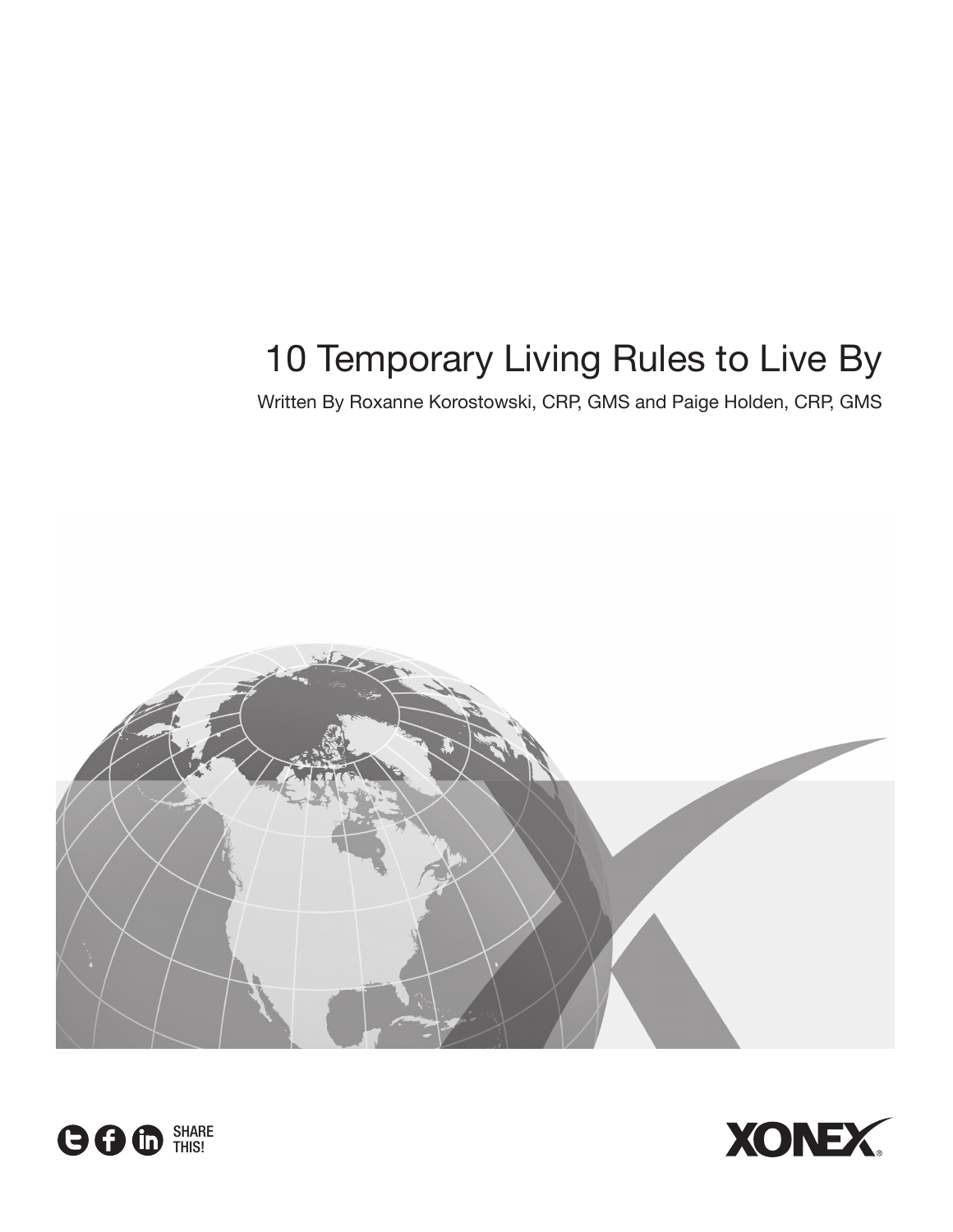## **Introduction**

We've been talking a lot about temporary living lately – and with good reason. As we know, temporary living is one of the bigger line items in the relocation budget. Employers, capped-budget transferees, and even those who really do care how much their move costs their company (yes, some really do!) can find themselves sticker shocked from temporary living totals.

Temporary living has always been a challenge but we've noticed several emerging trends this summer, including tight inventory and sky-rocketing rents and fees. Further, in discussing temporary living, we would be remiss if we did not point out an issue that seems to exacerbate during the peak relocation season. For one reason or another, there seems to be a growing trend towards last minute hires. As such, there were many cases where transferees were initiated in the same week as their start date, leaving very little time to adequately counsel the transferee and effectively set up relocation benefits. Given the already challenging temporary living climate, this set the transferee up for a lot of frustration and angst, not to mention a more expensive relocation.

We always encourage companies to try and get ahead of last minute moves whenever possible. We do understand, however, that last minute moves cannot be avoided. Further, there is no getting around high prices and low inventory. But, there are some steps that we can take collectively to minimize both the financial and emotional impact that temporary living can have on the transferee and, consequently, the company.

That's why we think it's time to do a deep dive into what companies, and their corporate transferees, should know about temporary living accommodations.

*For one reason or another, there seems to be a growing trend towards last minute hires.* 

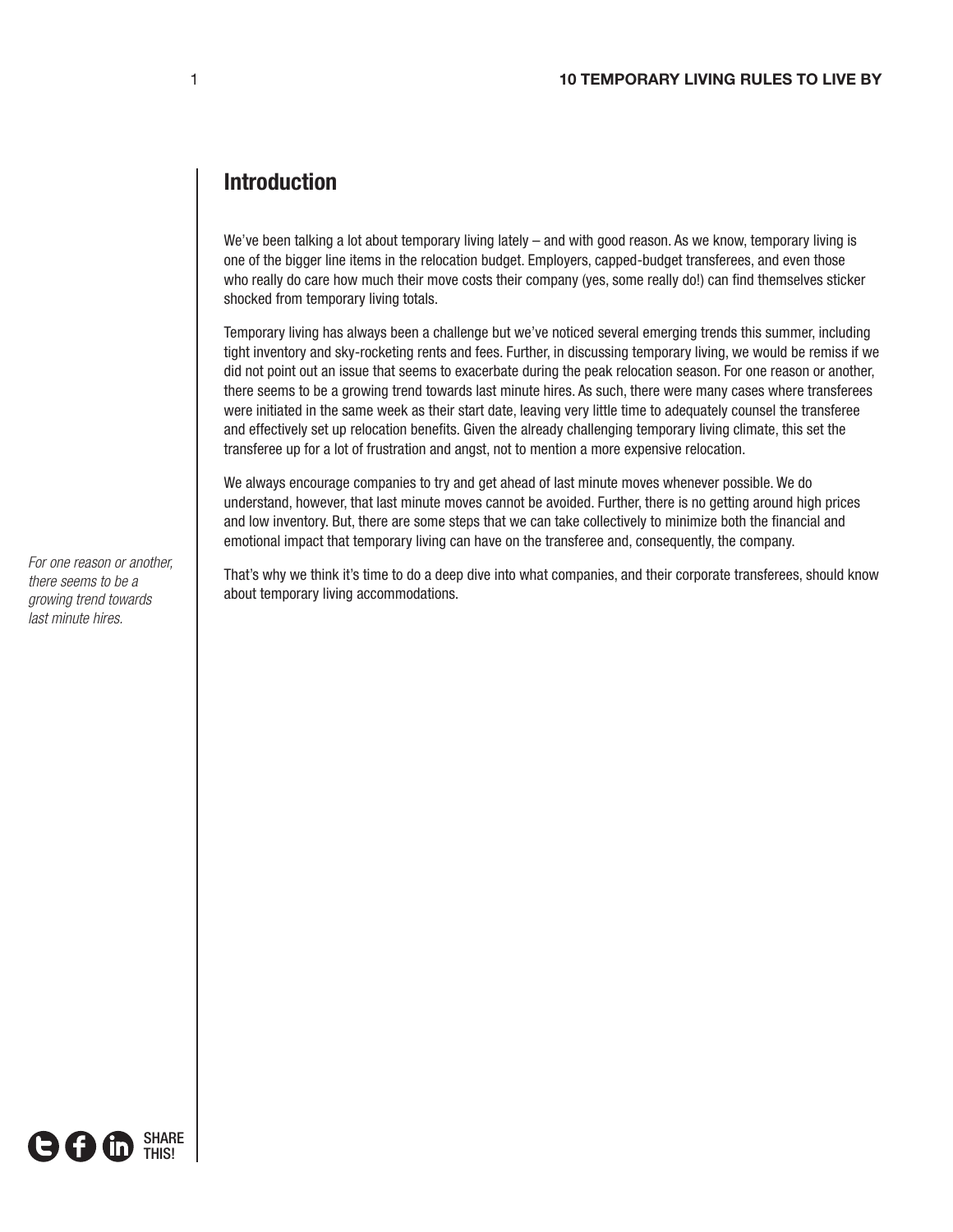## **Take the Search for Suitable Temporary Living Accommodations Seriously**

## **1. The sheer expense of temporary living continues to rise with no ceiling in sight.**

As you may know, the U.S. rental market is on fire these days. As the demand for traditional rentals increase, landlords and management companies increase the monthly short term temporary living rates as well. The only difference is, they increase exponentially. In most cases, temporary living rates are often more expensive than annual rates in the traditional rental market. Today, temporary living rates in popular markets are sky-high with no ceiling in sight. For this reason, it's even more important that companies employ a quality home sale program so that transferees spend less time in temporary housing.

Just because the rates are high, does not mean you should stop providing this benefit. What it does mean, however, is that you need to prepare your budget accordingly and be upfront about the expense with your team and superiors. You should also ensure that your team, whether in-house or outsourced, is on top of current temporary living rates as they may have changed dramatically over the past couple of years.

## **2. Present options that make sense for the transferee.**

While the main purpose of temporary living is to provide accommodation should the transferee need to be in the new location prior to severing financial ties in the origin location companies should also seize this opportunity to provide transferees with a chance to assimilate to their new community. For this reason, your relocation provider should interview the transferee prior to providing temporary housing options. Some questions to consider include:

- Does the transferee want to be close to the office?
- Does the transferee prefer to be close to town or out in the suburbs?
- Is it important that the temporary home is in a certain school district?
- How long of a commute is acceptable?
- Are there any pets?

While the goal is to always put transferees somewhere they can be reasonably happy, it's equally as important to manage expectations, especially if the transferee is moving to a very remote location.

## **3. Availability during peak periods and/or remote areas can be spotty.**

We manage a wide variety of relocation programs for firms in a wide variety of industries. Sometimes, we are charged with moving employees to very remote locations with few relocation resources. Interestingly, because the rental market is so tight, and because temporary living rates are rising across the board, we are finding it equally as challenging to find adequate temporary living options in popular markets, or during peak seasonal periods.

The main issues in both of these cases are selection, price and availability. If possible, there are a couple ways to make finding temporary living a little easier, and less expensive.

For one, you can limit temporary living to the transferee only. Out of convenience, some employers accommodate the entire family and pets during temporary living. This unnecessarily increases a company's relocation costs – multiple bedrooms and pet fees not only add up but, because they are taxable, you need to be prepared for the increase in tax assistance expenses as well. Also, this further limits availability options. Multiple bedroom units, and units that accept pets, are limited. If finding good housing is becoming a huge obstacle, then it may be necessary to tighten up the allowable benefits.



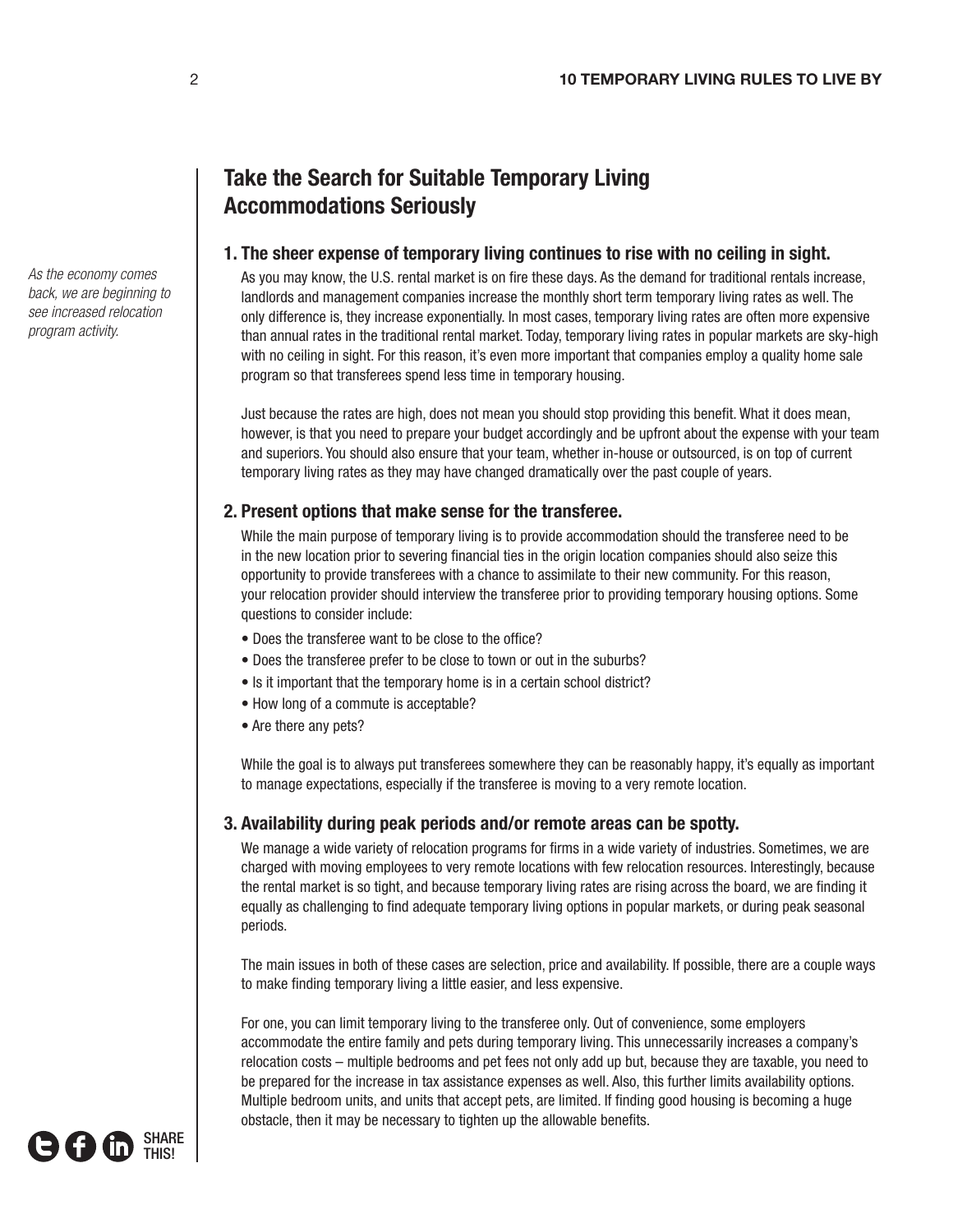Next, it's always a good idea to coordinate the start date of the new position with the timing of the offer to the transferee. Whenever possible, give the transferee as much lead time as possible before the start of the new job and when you extend your offer. This will afford your transferee more time to sell their home or if renting to give their landlord ample notice of their intent to cancel their lease. This saves in temporary living, storage and other miscellaneous expenses.

Last, but not least, manage expectations. If temporary living is going to be a major challenge, it's a good idea to give the transferee a heads up that they should prioritize their needs and be prepared to make a selection quickly. There's nothing worse than finding a suitable spot, only to lose it when the transferee doesn't approve it soon enough.

## **Preparation and Knowledge is Critical for a Good Temporary Living Experience**

#### **4. Prepare for arrival in advance.**

The more prepared the transferee is prior to arrival, the better the check-in process will go. The transferee should not only be made aware of the provider's hours, but should also be given a 24 hour contact number of someone associated with the property in the case of late arrival. If the transferee is bringing enough stuff to require an elevator or longer move-in process (even if it's just carrying boxes up the stairs), he or she should be encouraged to make every effort to show up during normal business hours.

In the case of an after-hours check-in, we strongly advise that the transferee coordinate with the property or leasing agent prior to arrival, the check-in procedures and lease terms and any other information that will make their stay more comfortable.

#### **5. Understand the renewal process.**

Most landlords will require that tenants give them 60 day notice if they want to extend the lease. This is pretty reasonable, but can get tricky if the tenant is going month to month. Relocation companies typically have strong enough working relationships with temporary living providers to handle this situation in the case that the period of stay is shorter than the 60 day notice clause. The same may not be true if a transferee is working directly with a local landlord or local property management company. That said, if transferees know exactly how many days of temporary living they are being given by the company, they will able to manage this on their own. Of course, if the lease has both a 60 day holdover clause, things can get confusing fast. Which brings us to our next point.

*Most landlords will require that tenants give them 60 day notice if they want to extend the lease.*  Most landlords will require that tenants give them<br>60 day notice if they want to extend the lease.

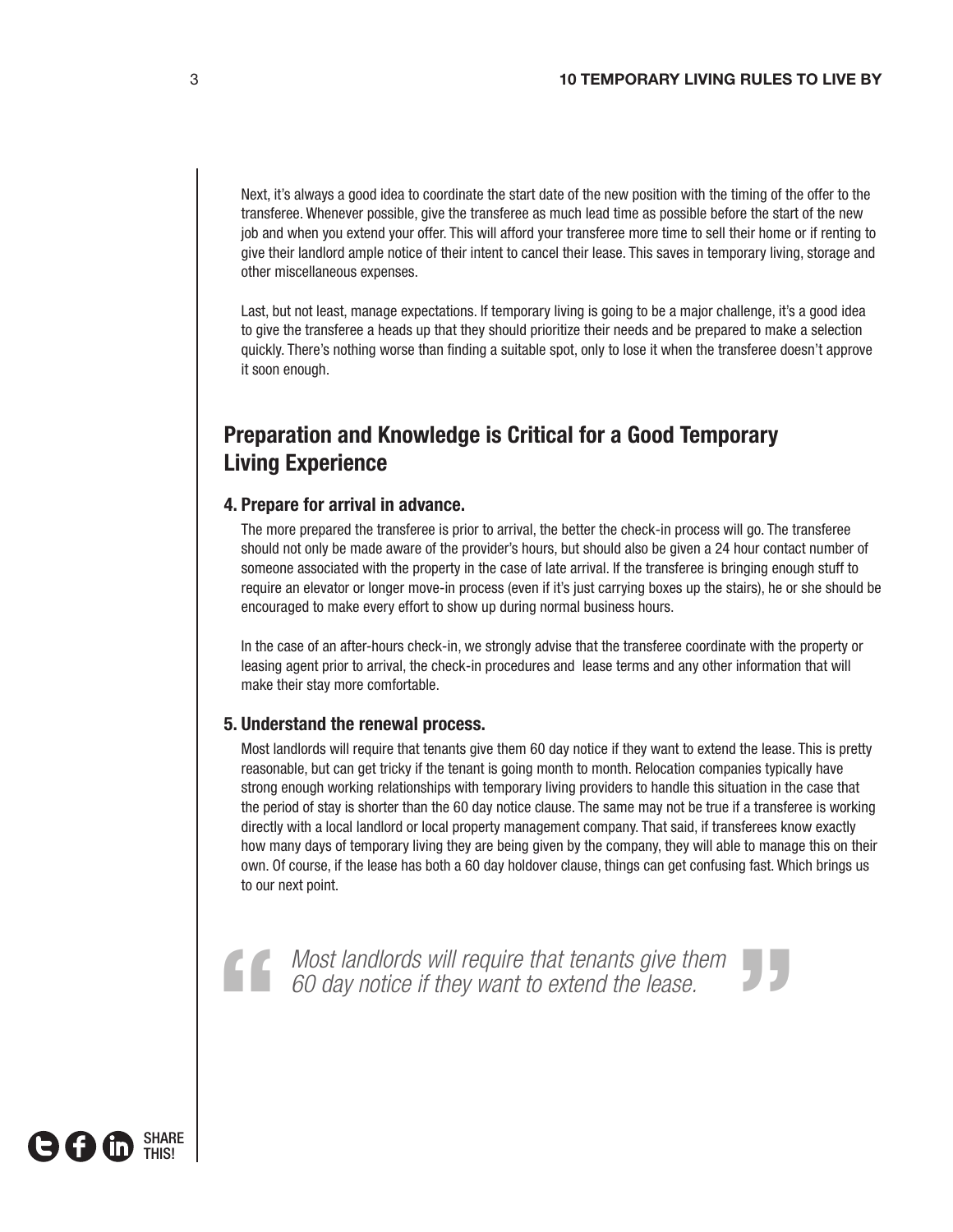## **6. Don't trust the lease terms.**

Yep, we said it. At times, we consider temporary living a necessary evil, as opposed to a benefit. Semantics, to be sure, but nothing turns us off more than landlords or property management companies who pack their lease agreements with fine print clauses designed to "trap" distracted transferees into a longer lease term and/or additional fees. It's a shame and it's bad business but, unfortunately, it happens. Relocation providers, transferees and companies must know what to look for when it comes to these "gotcha" clauses, especially renewal clauses such as the one discussed above and holdover clauses. We faced this situation over the summer. Here is the story:

*Yep, we said it. At times, we consider temporary living a necessary evil, as opposed to a benefit.*  " Yep, we said it. At times, we consider temporary living a necessary evil, as opposed to a benefit.

We had a transferee moving to a popular area for the summer. Budget was limited, so the transferee knew from the beginning of her stay that she would max out after three months. As such, the lease terms clearly stated in bold that her lease was from May 31– August 27th, with a move-out date of August 27th. The transferee was aware that if she wanted to renew the lease, she would have to give 60 days of notice. No one told her, however, about a holdover clause buried in the fine print that said she would have to notify the property of her vacate date 60 days in advance or else her lease would extend a month. Thinking all was well because she did not give renewal notice, she went about her summer. At the end of July she was notified that she would be charged for September's rent. GOTCHA!

The absurdity of this catch 22 is real. Since the transferee's lease automatically renewed without the 60 day vacancy notice, why would she have to give renewal notice in the first place? Since the lease terms were very clear, why would the vacate date not default to the vacate date listed at the beginning of the lease? It's not a logical policy.

Unfortunately, sometimes we have to work directly with landlords or leasing management companies that take advantage of short term renters in this way. In order to counter such terms, we advise that transferees with a set end date review the cancellation/renewal notification terms and, if need be, sign the vacancy paperwork at the time of check-in. This way, the company cannot come back after the employee later on during the stay.

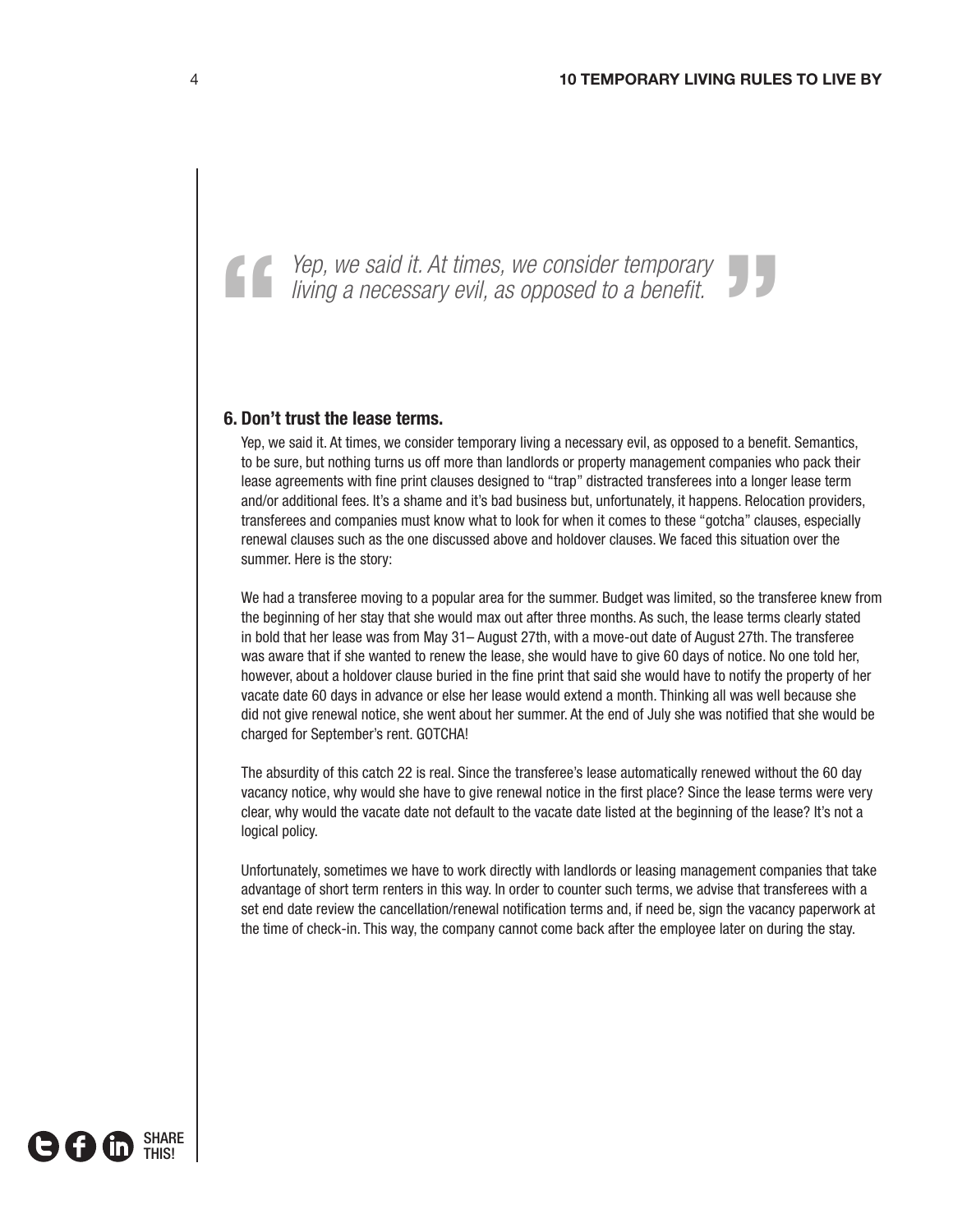## **Be Prepared for Additional Charges**

#### **7. Be prepared to pay extra if you exceed "normal" energy usage.**

Yes, this happens.

Some leases may have this clause buried in the fine print – especially if the monthly rent rate includes utilities. Transferees who exceed "normal" energy usage will be assessed an additional charge. But, what's normal? This is, of course, fairly subjective which makes this a tricky fee to understand and avoid. Further, it's very difficult to determine whether the company or the transferee should pay the charge. Here's the reason why:

This summer, we had a transferee, his wife and his three young children in temporary living accommodations. The kids were out of school for the summer, and his wife was a stay-at-home parent, so the AC and electrical appliances typically ran all day long. Given the fact that the stay occurred in the dead heat of summer, and that the entire family was permitted to stay in temp living which required a two-bedroom unit, the family exceeded "normal" energy usage and was charged accordingly. This makes sense. But, here's the hard part. Should the family be held responsible? Let's look at the questions.

**Did this family do anything wrong? No.** 



 **Would this family have had to pay this fee in their own home? Possibly.** 

 **Would this family have to pay this fee if it was spring, not summer? Probably not.** 

In this case, it's probably in the company's best interest to cover the additional fee and move on. Since the company agreed to allow the family to accompany the transferee, the company should be prepared to absorb any additional expenses as a result. After all, the family is being uprooted for the company's benefit. Nickel and diming them over reasonable (albeit beyond normal) electricity charges that they otherwise may not have had to pay is not a good way to start a successful engagement.

In a similar situation, the result was very different. We have a client that hires college interns for the summer and has us coordinate temp living. The interns are all single and work out of the home every day. We coordinate the rentals directly with a landlord and their monthly rental rate includes electricity. Having been surprised prior for excess electricity charges, we emphasize to the students to make sure the air conditioning units and lights are turned off while they are out of the apartment. Should there be excess usage charges, the students are advised the additional cost is on them.

*Transferees who exceed "normal" energy usage will be assessed an additional charge. But, what's normal?* Transferees who exceed "normal" energy usage will be assessed an additional charge. But, what's normal?

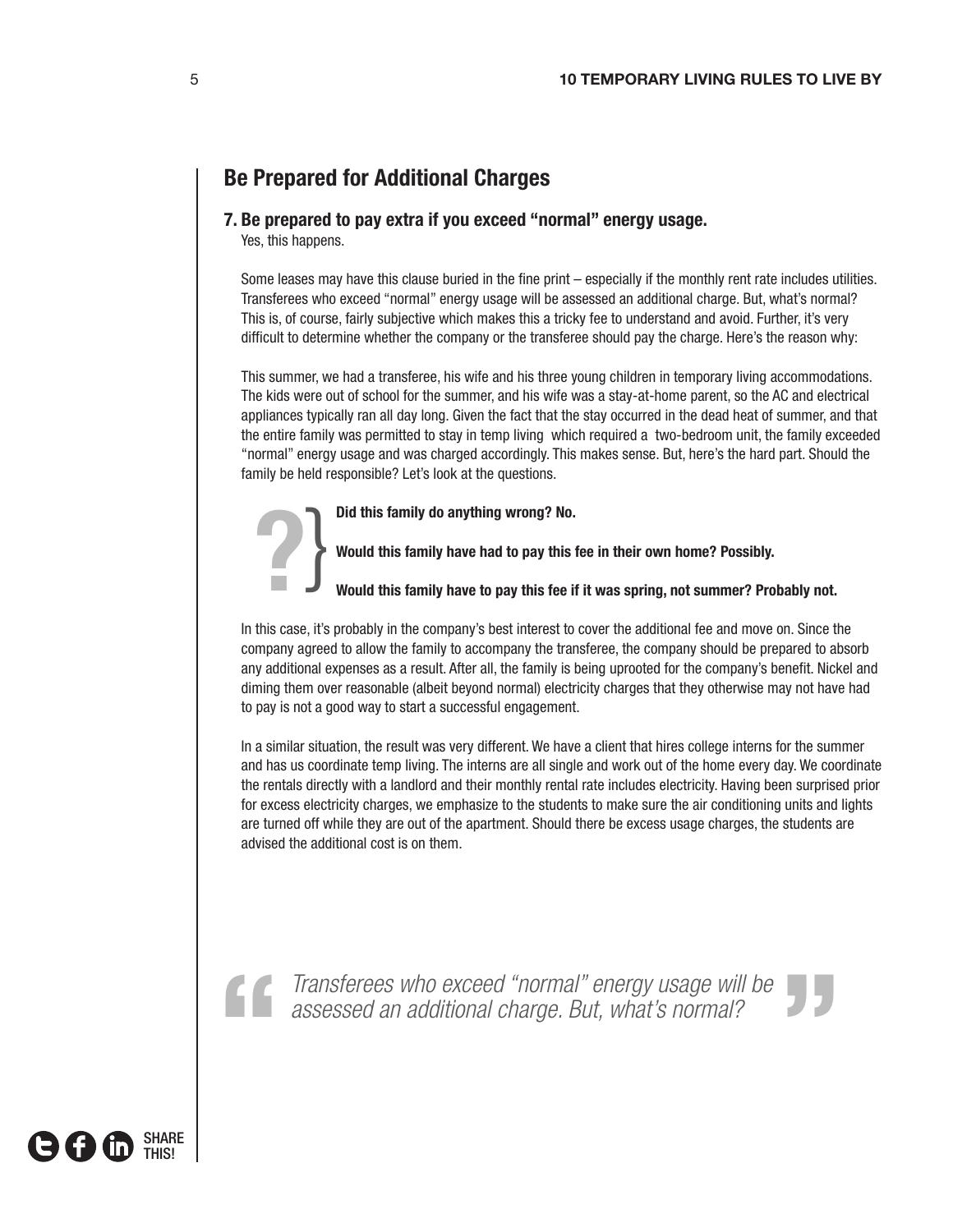### **8. Rental furniture is a necessity, but be prepared for extra cleaning charges.**

There may be circumstances where a transferee has to rent furniture instead of shipping some of their household goods early or renting a furnished unit. In some cases, this may be the most cost effective option. This isn't to say that renting furniture is cheap. Furniture rental can range from \$300 a month to thousands a month, depending on what is needed and the size of the home/apartment. Further, most furniture rental companies will have monthly minimums, so opting to rent just a bed and a chair won't cut it, either.

In addition to the rental charge, companies should also be prepared for the delivery and pickup charges (usually totaling about a month's rental fee). Last, but not least, be prepared for additional fees to be levied upon returning the furniture. Pet cleaning fees, for example, are often applied even if there is very little hair. Or, an innocent scratch on a dresser can cost a few hundred dollars.

Ultimately, pet hair, scratches and broken plates happen. The best way to prepare for these charges is to determine who will be held responsible at the beginning of the rental period. If the company is not willing to pick up the charges, for example, it's important to tell the transferee BEFORE the rental engagement that they will be held liable. That way, they can make the best decisions for their personal situation.

#### **9. Excessive wear and tear on the property will not be covered by the company.**

There are many reasons why a transferee may cause excessive wear and tear on a temporary home or apartment. The reasons can range from the completely innocent (too many people in a small space) to issues that are seemingly more passive aggressive.

Sometimes, transferees who are used to living in their own home may forget what is like to be renting a home – and their responsibility to maintain the property as best they can. Gently reminding them at the beginning of their term may help them realize that they need to take care with the home.

Another common issue that causes wear and tear is pet anxiety. Animals do not deal well with disruptions to their ordinary routines. Moving places a huge amount of stress on pets, which they may, in turn, take out on the property.

A few years ago, for example, we had a transferee move to temporary living with his boxer. Contrary to his previous experiences with this pet, his boxer did not like the new digs and made a concerted effort to ensure everyone knew about it. His behavior of choice? Chewing. Everything. By the time the temporary living period was over, the cabinetry in the home was completely destroyed and the transferee was stuck with a major bill.

In the case of pets, we highly recommend that transferees be honest with themselves about what their pet is, and isn't capable of dealing with. If your transferee has a huge dog that is used to a backyard, and is moving into a 600 square foot apartment, chances are it won't work out well. In this case, it may be better for everyone that the transferee finds a loved one to take the pet for the duration of the stay in temporary living. If this is not possible, the transferee should discuss anti-anxiety options with a veterinarian.

In the worst case scenarios, some transferees who are frustrated by the move, or dislike their temporary living situation, may take their aggravation out on the facility. This behavior is completely unacceptable and should be considered an HR issue.

For all of these reasons, it's important to remind the transferee that they will be held liable for any charges related to excessive wear and tear on the home – no exceptions. Typically, when they realize that they will be responsible for the bill, they work harder to ensure the property's upkeep.

*Furniture rental can range from \$300 a month to thousands a month, depending on what is needed and the size of the home/apartment.*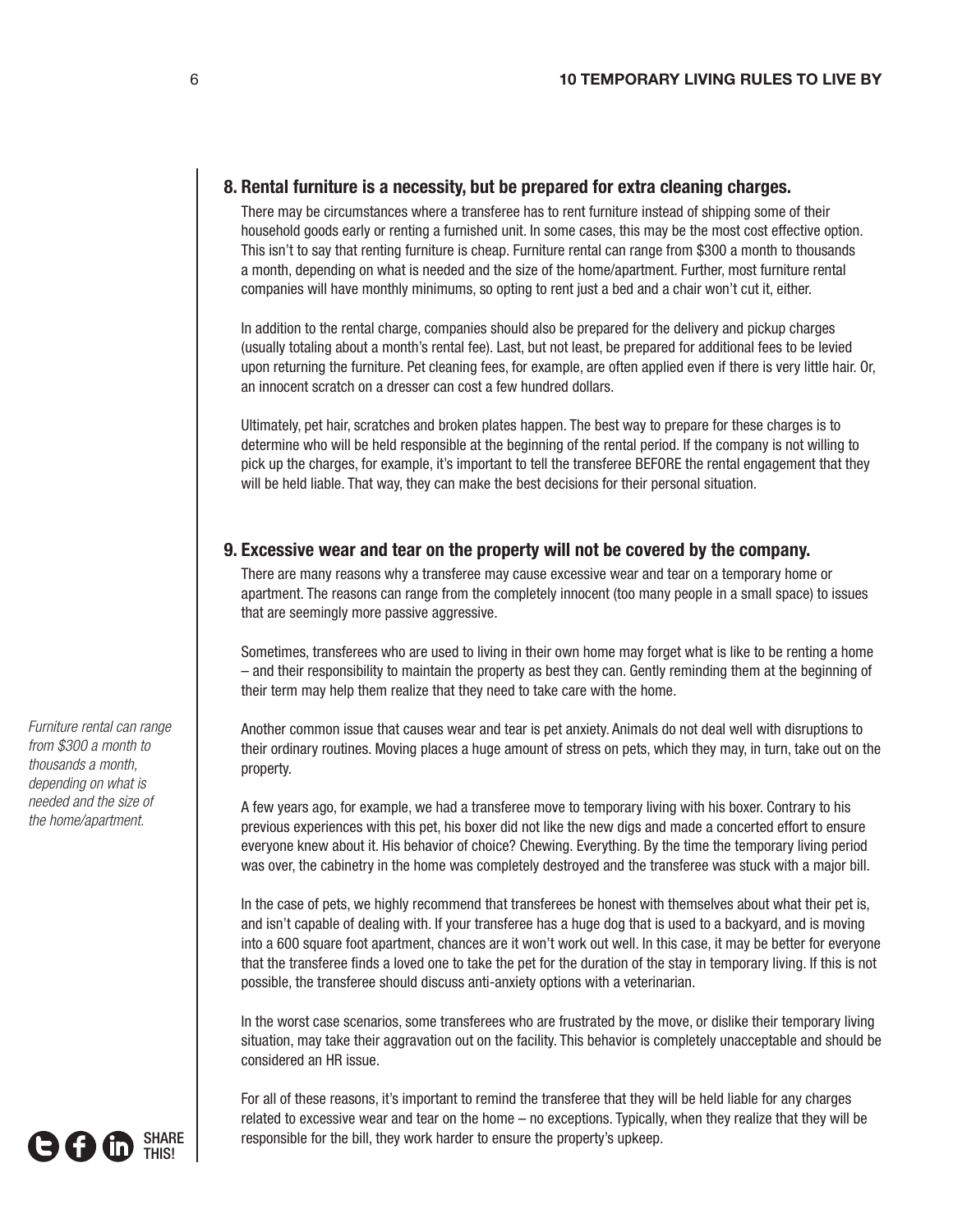## **Don't Ignore the Psychological Impact**

## **10. The psychological impact of living in temporary housing can wear on your transferee.**

There's no doubt that temporary living benefits are a critical piece of the relocation puzzle for your transferee. In fact, we would argue that a good temporary living program is part of the ultimate relocation trifecta that includes home sale and purchase support, household goods moving coordination and, of course, temporary living accommodations for a suitable period of time.

It's important to also remember that temporary living benefits can serve a bigger purpose than acting as a holding cell for the transferee. For example, it will afford your transferee the time to get a better sense of the area before purchasing a home; it will relieve some of the pressure and financial burden of finding a new home immediately, which can reduce some stress and, last but not least, it will help reluctant transferees ease in to the new location at a slower pace.

All this being said, however, as relocation managers and human resource professionals, we also have to be aware of the psychological impact that temporary living accommodations can have on some transferees. While a negative impact should not prevent HR from offering this benefit, being aware that not every transferee will adjust well in a temporary environment will go a long way towards supporting an employee who seems to be having a tough time.

#### **So, what is the psychological impact?**

If you love your home, you know how great it is to come home to a space that's the right size, decorated your way and containing all of your "stuff." After a long day at work, there's nothing better than cooking in YOUR kitchen, sitting on YOUR couch and going to sleep in YOUR bed. Now, imagine all of that is gone for an undetermined period of time. And to further exacerbate that emptiness, the family is still back in the origin location. That's what your transferee is facing during the time they are in temporary housing and it's emotionally draining.

Now, this will impact some transferees more than others. If your transferee is concerned about the impact that temporary living and the separation from the family will have on them, be empathetic and make some good suggestions. Here are some things they can bring that may help them feel better:

- Bedding for example their pillow or a favorite blanket or comforter
- Throw blankets and pillows for the couch, even if they are renting the couch
- Picture frames with pictures of loved ones
- Favorite games or sports accessories
- If they do have no choice but to bring their pet, remember a dog bed, cat tree, etc.
- Favorite books and/or magazines

If your transferee is having a hard time in temporary living, it's also helpful to get them out of the house. Tap into your local employees to develop a list of places to explore, fun things to do around town and networks to join.



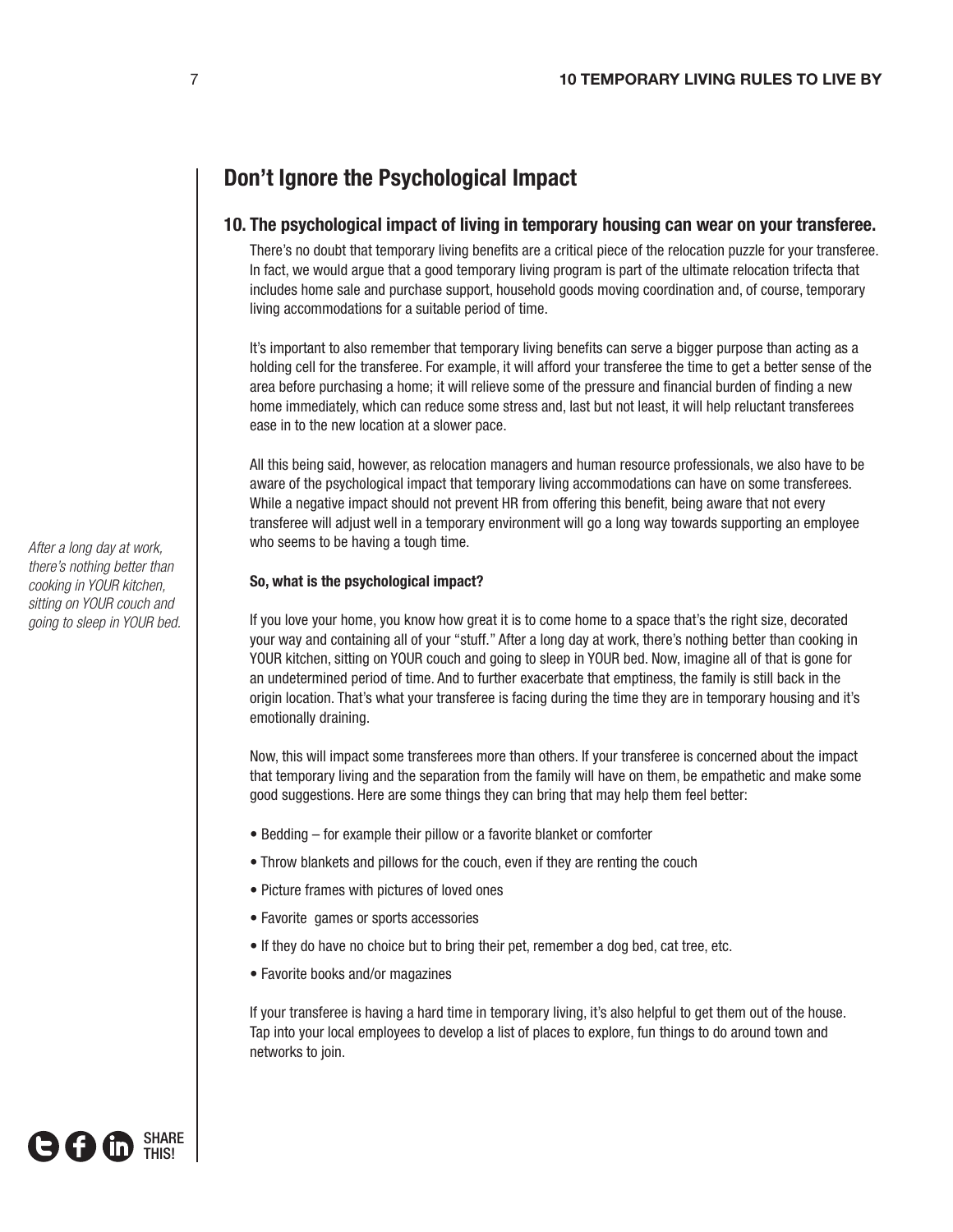

So, that's it. Our top 10 temporary living rules to live by! Do you have any to add? If you have thoughts to share, or would like to be a guest blogger please let us know. You can contact Paige Holden at pholden@xonex.com to share your insights and be a part of our community.